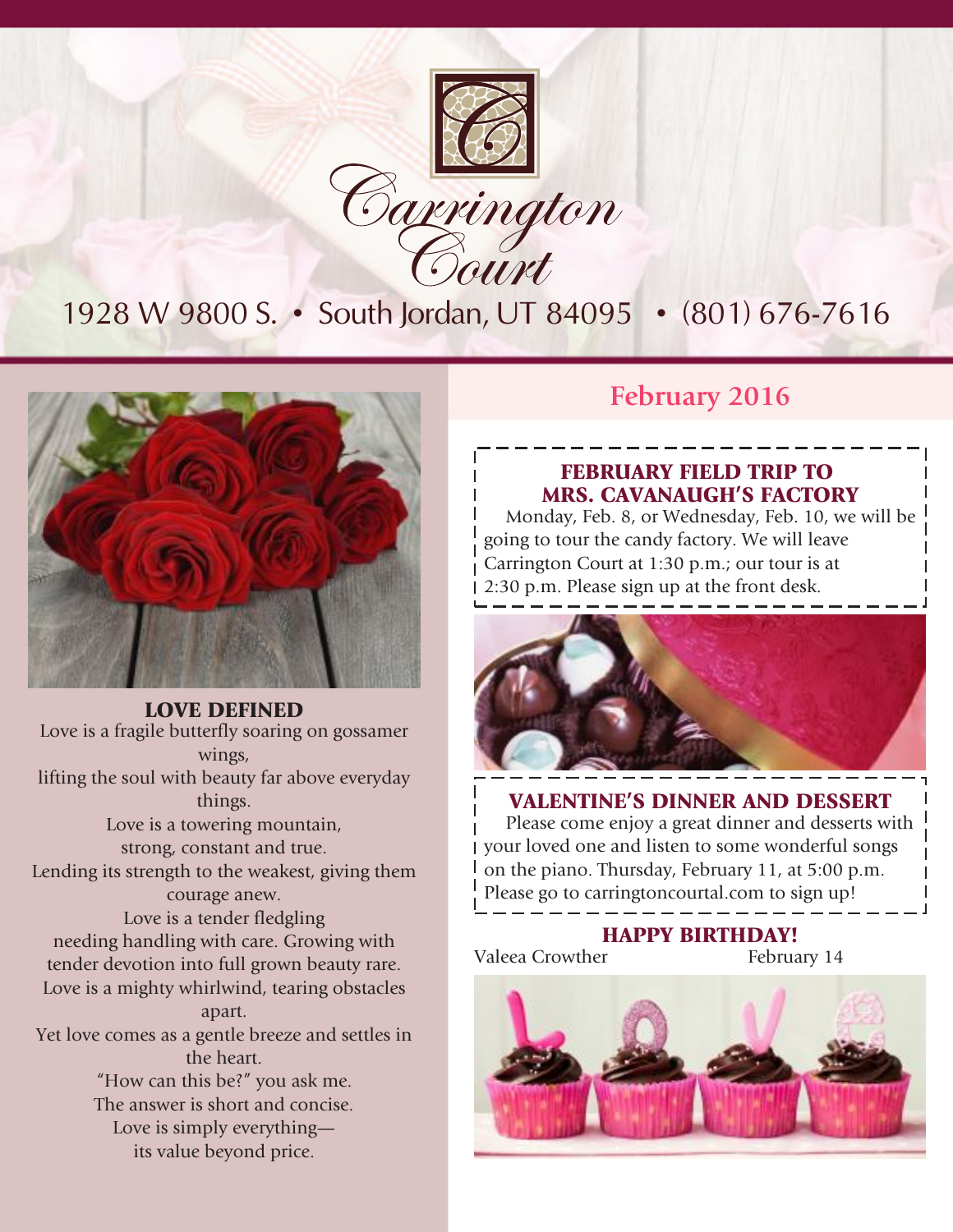

# **February 2016**

| Sunday                                                                                                                                                                                 | Monday                                                                                                                                                                                                                 | Tuesday                                                                                                                                                                                                                                                                | Wednesday                                                                                                                                                                                                  | Thursday                                                                                                                                                                                                                 | Friday                                                                                                                                           | Saturday                                                                                                                                                                                 |
|----------------------------------------------------------------------------------------------------------------------------------------------------------------------------------------|------------------------------------------------------------------------------------------------------------------------------------------------------------------------------------------------------------------------|------------------------------------------------------------------------------------------------------------------------------------------------------------------------------------------------------------------------------------------------------------------------|------------------------------------------------------------------------------------------------------------------------------------------------------------------------------------------------------------|--------------------------------------------------------------------------------------------------------------------------------------------------------------------------------------------------------------------------|--------------------------------------------------------------------------------------------------------------------------------------------------|------------------------------------------------------------------------------------------------------------------------------------------------------------------------------------------|
| <b>BE MY VALENTINE</b><br>"THE RECOMMENDED DAILY<br><b>REQUIREMENT FOR HUGS IS</b><br>FOUR PER DAY FOR<br>SURVIVAL, EIGHT PER DAY<br>FOR MAINTENANCE, AND<br><b>TWELVE PER DAY FOR</b> | 9:00 Rejuvenation<br>9:30 Fun With Words<br>10:00 Groove'N & Move'N<br>11:00 Time For Learning<br>12:00 Lunch<br>1:30 Van Ride/Skills Practice<br>3:30 Snack Time                                                      | $\overline{2}$<br>9:00 Rejuvenation<br>9:30 Trivia<br>10:00 Groove'N & Move'N<br>11:00 Sing-A-Long<br>12:00 Lunch<br>1:30 Gospel Doctrine Lesson (AL Side)<br>2:00 Story Time<br>2:30 Balloon Badminton/Games<br>3:30 Snack Time                                       | 3<br>9:00 Rejuvenation<br>9:30 Fun With Art<br>11:00 Crossword Puzzles<br>12:00 Lunch<br>1:30 Van Ride/Skills Practice<br>3:30 Snack Time                                                                  | <b>BEAUTICIAN DAY!</b><br>9:00 Rejuvenation<br>9:30 Nursery Rhymes<br>10:00 Groove'N & Move'N<br>11:00 Rhythm Band & Singing<br>12:00 Lunch<br>1:30 Craft Class<br>3:30 Snack Time                                       | 5<br>9:00 Rejuvenation<br>9:30 What's Cook'n?<br>11:00 Wheel of Fortune<br>12:00 Lunch<br>1:30 B-I-N-G-O<br>3:30 Movie/Tasty Treat               | 6 <sup>°</sup><br>9:00 Rejuvenation<br>9:30 Coloring/Art/Activity<br>11:00 Parachute/Beach Ball<br>12:00 Lunch<br>1:30 Fun & Games<br>3:30 Snack Time                                    |
| <b>GROWTH"</b><br>-VIRGINIA SATIR-<br>9:00 Rejuvenation<br>9:30 LDS Sacrament Meeting<br>10:30 Coloring<br>12:00 Lunch                                                                 | 4:00 "Can You List This"<br>5:00 Dinner<br>8<br>9:00 Rejuvenation<br>9:30 Fun With Words<br>10:00 Groove'N & Move'N<br>10:30 Music/Oysmidt Band                                                                        | 4:00 Comedy Hour<br>5:00 Dinner<br>9<br>9:00 Rejuvenation<br>9:30 Trivia<br>10:00 Groove'N & Move'N<br>11:00 Sing-A-Long<br>12:00 Lunch                                                                                                                                | 4:00 Bowling<br>5:00 Dinner<br>9:00 Rejuvenation<br>9:30 Fun With Art<br>11:00 Crossword Puzzles<br>12:00 Lunch                                                                                            | 4:00 Music/Rosie & Sheri<br>5:00 Dinner<br>10 BEAUTICIAN DAY!<br>9:00 Rejuvenation<br>9:30 Nursery Rhymes<br>10:00 Groove'N & Move'N<br>11:00 Rhythm Band & Singing                                                      | 5:00 Dinner<br>11<br>12<br>9:00 Rejuvenation<br>9:30 What's Cook'n?<br>11:00 Concentration - Valentine Theme<br>12:00 Lunch                      | 4:00 Dean Martin/I Love Lucy<br>5:00 Dinner<br>13<br>9:00 Rejuvenation<br>9:30 Coloring/Art/Activity<br>11:00 Parachute/Beach Ball<br>12:00 Lunch                                        |
| 1:30 Sort & Match<br>3:00 Ladies' Spa Day<br>4:00 Lawrence Welk/Quiet Show<br>5:00 Dinner                                                                                              | 12:00 Lunch<br>1:30 Field Trip to Mrs. Cavanaugh's<br>3:30 Snack Time<br>4:00 "Can You List This"<br>5:00 Dinner<br>14 Presidents Day<br>15                                                                            | 1:30 Gospel Doctrine Lesson (AL Side)<br>2:00 Story Time<br>2:30 Balloon Badminton/Games<br>3:30 Snack Time<br>4:00 Music/Debra Bowers<br>5:00 Dinner<br>16                                                                                                            | 1:30 Field Trip to Mrs. Cavanaugh's<br>3:30 Snack Time<br>4:00 Bowling<br>5:00 Dinner                                                                                                                      | 12:00 Lunch<br>1:30 Craft Class<br>3:30 Snack Time<br>5:00 Valentine's Dinner<br>5:30 Music/Jimmy Reed<br>17 BEAUTICIAN DAY                                                                                              | 1:30 B-I-N-G-O<br>3:30 Movie/Tasty Treat<br>5:00 Dinner<br>18<br>19                                                                              | 1:30 Fun & Games<br>3:30 Snack Time<br>4:00 Dean Martin/I Love Lucy<br>5:00 Dinner<br>20                                                                                                 |
| 9:00 Rejuvenation<br>9:30 LDS Sacrament Meeting<br>10:30 Coloring<br>12:00 Lunch<br>1:30 Sort & Match<br>3:00 Ladies' Spa Day<br>4:00 Lawrence Welk/Quiet Show<br>5:00 Dinner          | 9:00 Rejuvenation<br>9:30 Fun With Past Presidents<br>10:00 Groove'N & Move'N<br>11:00 Time For Learning<br>12:00 Lunch<br>1:30 Van Ride/Skills Practice<br>3:30 Snack Time<br>4:00 "Can You List This"<br>5:00 Dinner | 9:00 Rejuvenation<br>9:30 Trivia<br>10:00 Groove'N & Move'N<br>11:00 Sing-A-Long<br>12:00 Lunch<br>1:30 Gospel Doctrine Lesson (AL Side)<br>2:00 Story Time<br>2:30 Balloon Badminton/Games<br>3:30 Snack Time<br>4:00 Comedy Hour<br>5:00 Dinner                      | 9:00 Rejuvenation<br>9:30 Fun With Art<br>11:00 Crossword Puzzles<br>12:00 Lunch<br>1:30 Van Ride/Skills Practice<br>3:30 Snack Time<br>4:00 Bowling<br>5:00 Dinner                                        | 9:00 Rejuvenation<br>9:30 Nursery Rhymes<br>10:00 Groove'N & Move'N<br>11:00 Rhythm Band & Singing<br>12:00 Lunch<br>1:30 Craft Class<br>3:30 Snack Time<br>4:00 Music/BD Howes Band<br>5:00 Dinner                      | 9:00 Rejuvenation<br>9:30 What's Cook'n?<br>11:00 Wheel of Fortune<br>12:00 Lunch<br>1:30 B-I-N-G-O<br>3:30 Movie/Tasty Treat<br>5:00 Dinner     | 9:00 Rejuvenation<br>9:30 Coloring/Art/Activity<br>11:00 Parachute/Beach Ball<br>12:00 Lunch<br>1:30 Fun & Games<br>3:30 Snack Time<br>4:00 Dean Martin/I Love Lucy<br>5:00 Dinner       |
| 21<br>9:00 Rejuvenation<br>9:30 LDS Sacrament Meeting<br>10:30 Coloring<br>12:00 Lunch<br>1:30 Sort & Match<br>3:00 Ladies' Spa Day<br>4:00 Lawrence Welk/Quiet Show<br>5:00 Dinner    | 9:00 Rejuvenation<br>9:30 Fun With Words<br>10:00 Groove'N & Move'N<br>11:00 Time For Learning<br>12:00 Lunch<br>1:30 Van Ride/Skills Practice<br>3:30 Snack Time<br>4:00 "Can You List This"<br>5:00 Dinner           | 22 Birthday Bash!<br>9:00 Rejuvenation<br>9:30 Trivia<br>10:00 Groove'N & Move'N<br>11:00 Sing-A-Long<br>12:00 Lunch<br>1:30 Gospel Doctrine Lesson (AL Side)<br>2:00 Story Time<br>2:30 Balloon Badminton/Games<br>3:30 Snack Time<br>4:00 Comedy Hour<br>5:00 Dinner | 23 IN-SERVICE MEETING 2:30<br>9:00 Rejuvenation<br>9:30 Van Ride/Skills Practice<br>11:00 Crossword Puzzles<br>12:00 Lunch<br>1:30 One-on-One Activities<br>3:30 Snack Time<br>4:00 Bowling<br>5:00 Dinner | 24 BEAUTICIAN DAY!<br>9:00 Rejuvenation<br>9:30 Nursery Rhymes<br>10:00 Groove'N & Move'N<br>11:00 Rhythm Band & Singing<br>12:00 Lunch<br>1:30 Craft Class<br>3:30 Snack Time<br>3:30 Music/New Fiddlers<br>5:00 Dinner | 25<br>26<br>9:00 Rejuvenation<br>9:30 What's Cook'n?<br>11:00 Jeopardy<br>12:00 Lunch<br>1:30 B-I-N-G-O<br>3:30 Movie/Tasty Treat<br>5:00 Dinner | 27<br>9:00 Rejuvenation<br>9:30 Coloring/Art/Activity<br>11:00 Parachute/Beach Ball<br>12:00 Lunch<br>1:30 Fun & Games<br>3:30 Snack Time<br>4:00 Dean Martin/I Love Lucy<br>5:00 Dinner |
| 28<br>9:00 Rejuvenation<br>9:30 LDS Sacrament Meeting<br>10:30 Coloring<br>12:00 Lunch<br>1:30 Sort & Match<br>3:00 Ladies' Spa Day<br>4:00 Lawrence Welk/Quiet Show<br>5:00 Dinner    | 29<br>9:00 Rejuvenation<br>9:30 Fun With Words<br>10:00 Groove'N & Move'N<br>11:00 Time For Learning<br>12:00 Lunch<br>1:30 Van Ride/Skills Practice<br>3:30 Snack Time<br>4:00 "Can You List This"<br>5:00 Dinner     |                                                                                                                                                                                                                                                                        |                                                                                                                                                                                                            |                                                                                                                                                                                                                          |                                                                                                                                                  |                                                                                                                                                                                          |